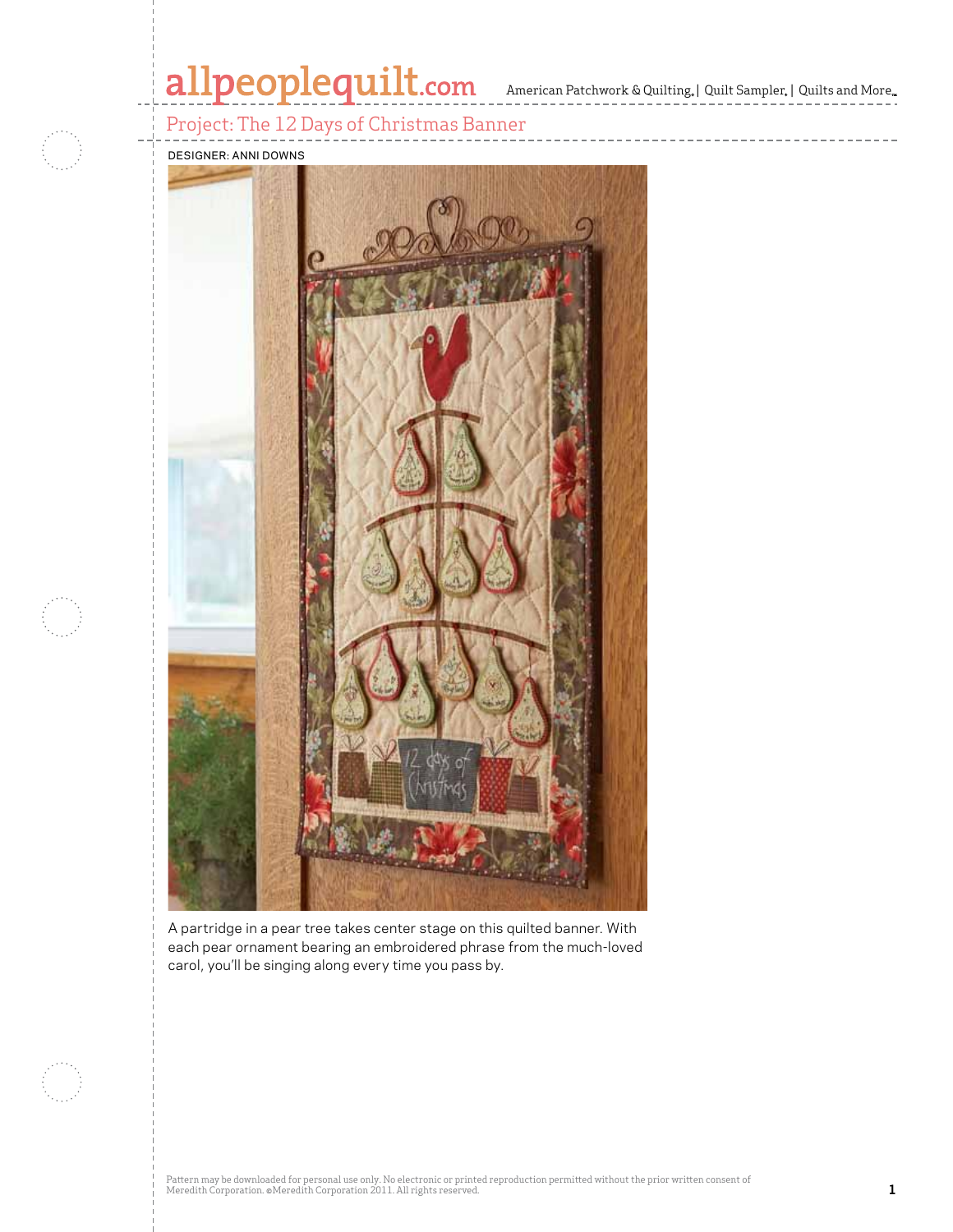## allpeoplequilt.com

American Patchwork & Quilting, | Quilt Sampler, | Quilts and More...



#### Materials

- **7/8** yard of solid off-white (background)
- **•**  $\frac{1}{8}$  yard of light brown print (tree branch appliqués)
- **•**  <sup>6</sup>×8" piece of red print (bird appliqué)
- 7×9" piece of blue stripe (tree base appliqué)
- **•** Scraps of assorted brown, green, and red prints (package appliqués)
- **1/8** yard each of 6 assorted red, green, and tan prints (pear ornaments)
- **•**  Scrap of tan print
- **1/8** yard of beige linen
- **•** 1⁄2 yard of brown floral (border)
- **1⁄2** yard of dark brown print (binding)
- **•** Fine-tip water-soluble marking pen
- **Lightweight fusible web**
- **•**  Lightweight cardboard
- **•**  Twelve 7-mm buttons: red
- **DMC embroidery floss: white,** ecru, #221 red, #356 pink, #580 green, #610 brown, #921 orange, #3768 blue, #3852 yellow, and #3781 dark brown
- **•**  Glue stick
- **1** 1 yard of backing fabric
- **•**  <sup>24</sup>×34" piece of batting

#### Finished wall hanging:  $18\frac{1}{2} \times 28\frac{1}{2}$ "

Quantities are for 44/45"-wide, 100% cotton fabrics.

Measurements include 1/4" seam allowances. Sew with right sides together.

#### Cut the Fabrics

Lay the fusible web, paper side up, over the patterns on pages 4, 5, and 7. Use a pencil to trace each pattern the number of times indicated in the cutting instructions, leaving 1/2" between tracings. Cut out the fusible-web shapes roughly  $\frac{1}{4}$ " outside the traced lines.

Following the manufacturer's instructions, press the fusible-web shapes onto the wrong sides of the designated fabrics; let cool. Cut out the fabric shapes on the drawn lines and peel off the paper backings.

- **From solid off-white, cut:**
- **141⁄2×243⁄4**" rectangle for the background
- **From light brown print, cut:**
	- one each of patterns A, B, C, and  $\Box$

**From red print, cut:**

- **•** one of pattern E
- **From blue stripe, cut:**
- **•**  one of pattern H

**From assorted brown, green, and red print scraps, cut:**

**•** one each of patterns I, J, K, and L

**From assorted red, green, and tan prints, cut:**

- **•** two of pattern M for each pear **From tan print scrap, cut:**
- **•** one each of patterns F and G
- **From lightweight cardboard, cut:**
- **•**  12 of pattern N
- **From brown floral, cut:**
- two 21⁄2×141⁄2" border strips
- two 21⁄2×283⁄4" border strips
- **From dark brown print, cut:**
- three 21⁄4×42" binding strips

#### Prepare the Appliqués

Using a light box or other light source, trace the embroidery for pattern H (words on page 6) onto blue stripe with the water-soluble marking pen. Trace each embroidery design (pages 5-6) onto the beige linen, leaving 1/2" between tracings.

Note: For embroidery-stitch instructions, refer to the diagrams on pages 5-6. Complete the stitching using the colors and stitches indicated. Use two strands of embroidery floss for all stitching unless otherwise indicated. Do not stitch the solid outlines.

Lay fusible web, paper side up, on the back side of the embroidered blue stripe and the embroidered beige linen, covering the backs of all embroidered pieces; fuse in place. Cut out all shapes on the solid lines.

#### Assemble the Pears

- 1. With the embroidered side facing up, center one pear front on a red, green, or tan print M piece; fuse in place. Repeat to make 12 fused pear fronts.
- 2. Using one strand of brown floss, straight-stitch around the edges of each embroidered pear.
- **3.** Using a glue stick, center and glue the wrong side of the fused embroidered pear front to a cardboard N piece. Carefully fold the seam allowances over the edges and to the back of the cardboard; glue in place. Repeat for all pear fronts.
- 4. For the pear backs, center and glue a plain pear back to a cardboard N piece. Carefully fold the seam allowances over the edges and to the back of the cardboard; glue in place. Repeat for all pear backs.
- **5.** Place a matching pear front and a pear back together with the cardboard sides facing. Whipstitch the pieces together using matching thread.
- **6.** Use three strands of red floss to make the hangers.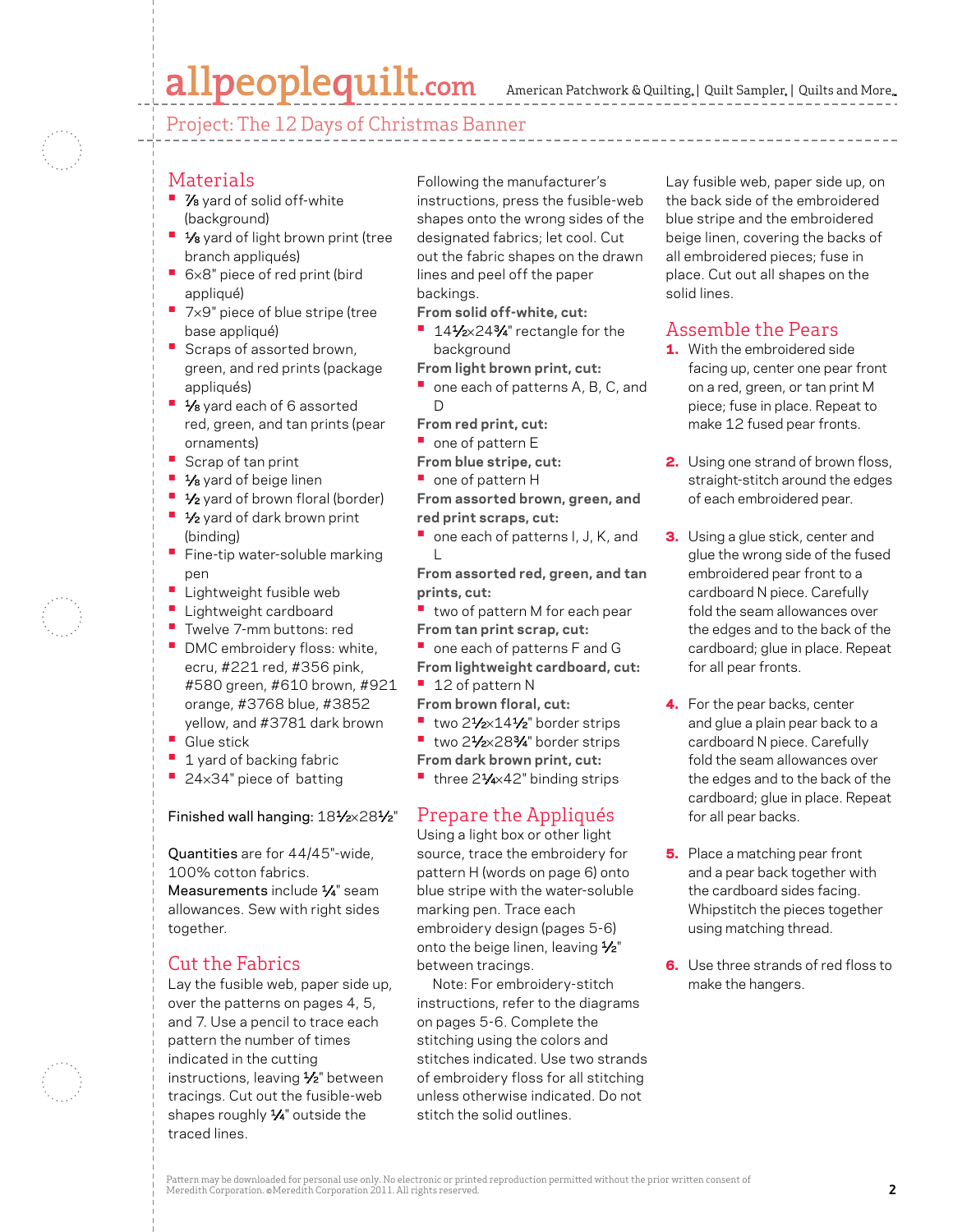# $\textbf{all people} \textbf{quilt}.\textbf{com}$  American Patchwork & Quilting, | Quilt Sampler, | Quilts and More...

Project: The 12 Days of Christmas Banner

#### Assemble the Quilt Banner Center

- 1. Referring to the Appliqué Placement Diagram, center the brown print A piece on the offwhite background, positioning the top of A about 4 inches below the upper edge of the background; fuse in place.
- **2.** Lay the brown print B, C, and D pieces across the brown print A piece, referring to the Appliqué Placement Diagram for placement. Do not fuse in place.
- **3.** Arrange solid red E and solid gold F and G pieces at the top of piece A and the embroidered blue stripe H piece at the bottom of piece A, overlapping the pieces as indicated on the diagram. Fuse the pieces in place.
- 4. Arrange the print I, J, K, and L pieces underneath the brown print D piece, noting the overlaps of the pieces in the diagram; fuse.
- **5.** Use one strand of brown floss to straight-stitch around the tree, bird, tree base, and packages and to satin-stitch the bird's eye. Use one strand of contrasting floss to backstitch a ribbon tie to each package. Referring to the photo on page 7 for placement, sew two buttons to the top branch, four buttons to the middle branch, and six buttons to the bottom branch.
- **6.** Sew short border strips to the short edges of the quilt center. Press the seams toward the border. Sew the long border strips to the long edges of the banner center. Press the seams toward the border.

#### Finish the Banner

- 1. Layer the banner top, batting, and backing; baste the layers together.
- **2.** Using coordinating thread, quilt the wall hanging as desired. Bind the quilt banner with dark brown print binding strips. If desired, add a purchased wire hanger to the top of the banner.
- **3.** Hang the pear ornaments over the buttons.



APPLIQUÉ PLACEMENT DIAGRAM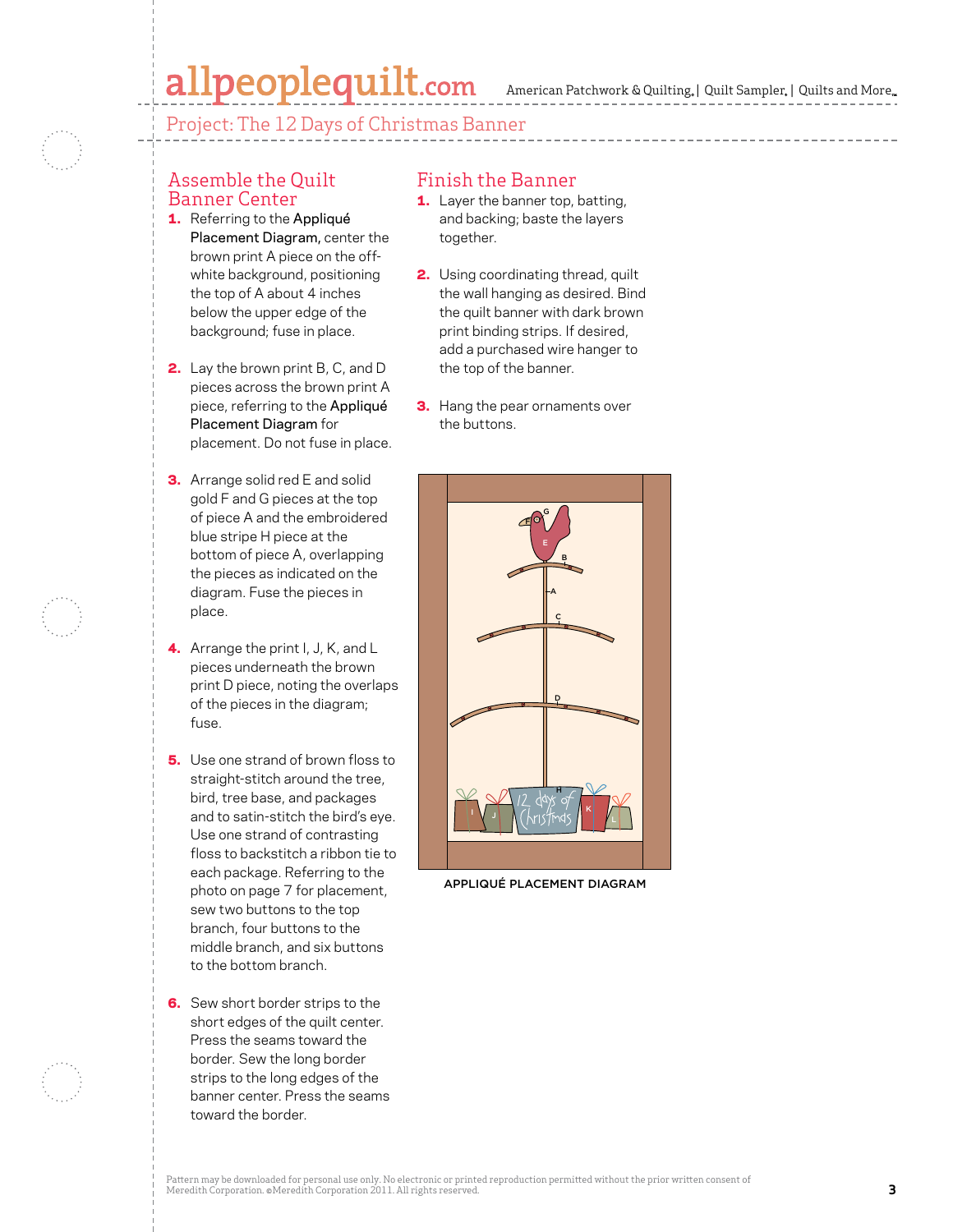# **Package L** Cut 1

**THE 12 DAYS OF CHRISTMAS**

Cut 1

Project: The 12 Days of Christmas Banner



Pattern may be downloaded for personal use only. No electronic or printed reproduction permitted without the prior written consent of rattern may be downloaded for personal use only. No electronic or printed reproduction permitted without the prior written consent or<br>I Meredith Corporation. @Meredith Corporation 2011. All rights reserved.<br>'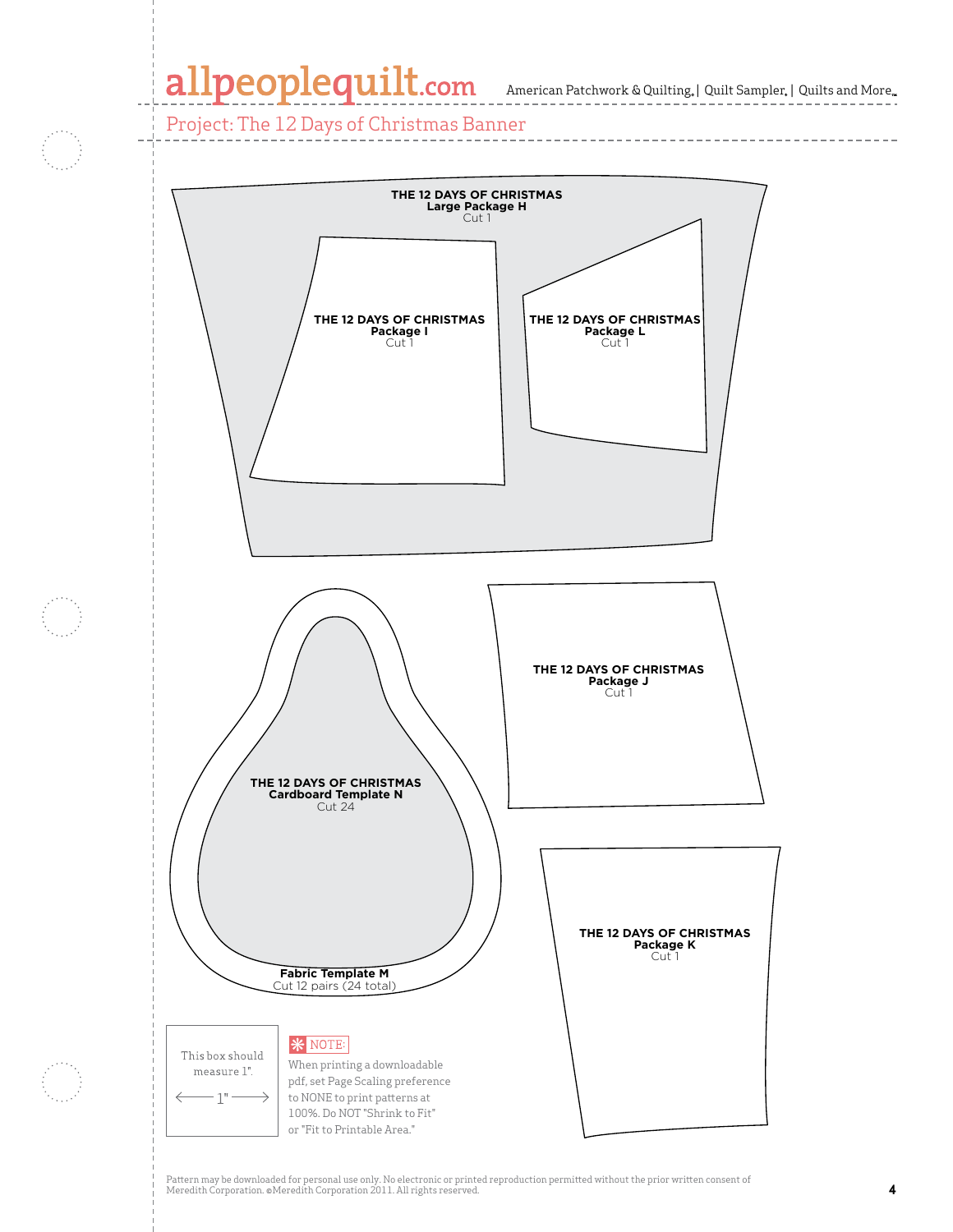### allpeoplequilt.com

American Patchwork & Quilting,  $|$  Quilt Sampler,  $|$  Quilts and More,

#### Project: The 12 Days of Christmas Banner



Meredith Corporation. ©Meredith Corporation 2011. All rights reserved. **5**<br>Meredith Corporation. ©Meredith Corporation 2011. All rights reserved.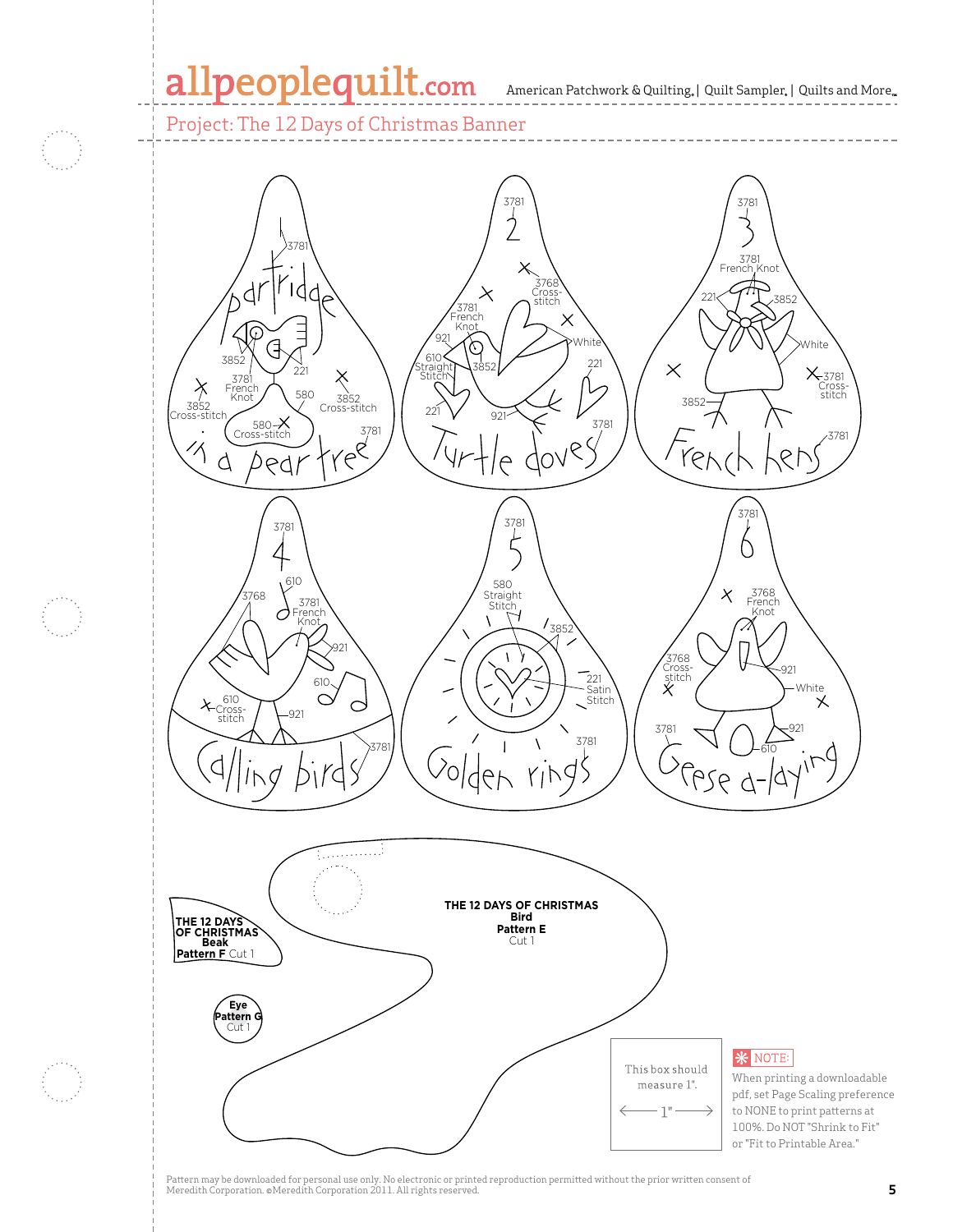#### 11 a  $\Omega$

**Large Package H**

**Package I** Cut 1

American Patchwork & Quilting | Quilt Sampler | Quilts and More 3781 ting. | Ouilt Sampler. | Oui

Project: The 12 Days of Christmas Banner **THE 12 DAYS OF CHRISTMAS Package L** Cut 1



Pattern may be downloaded for personal use only. No electronic or printed reproduction permitted without the prior written consent of Meredith Corporation. ©Meredith Corporation 2011. All rights reserved. **6**<br>Meredith Corporation. ©Meredith Corporation 2011. All rights reserved.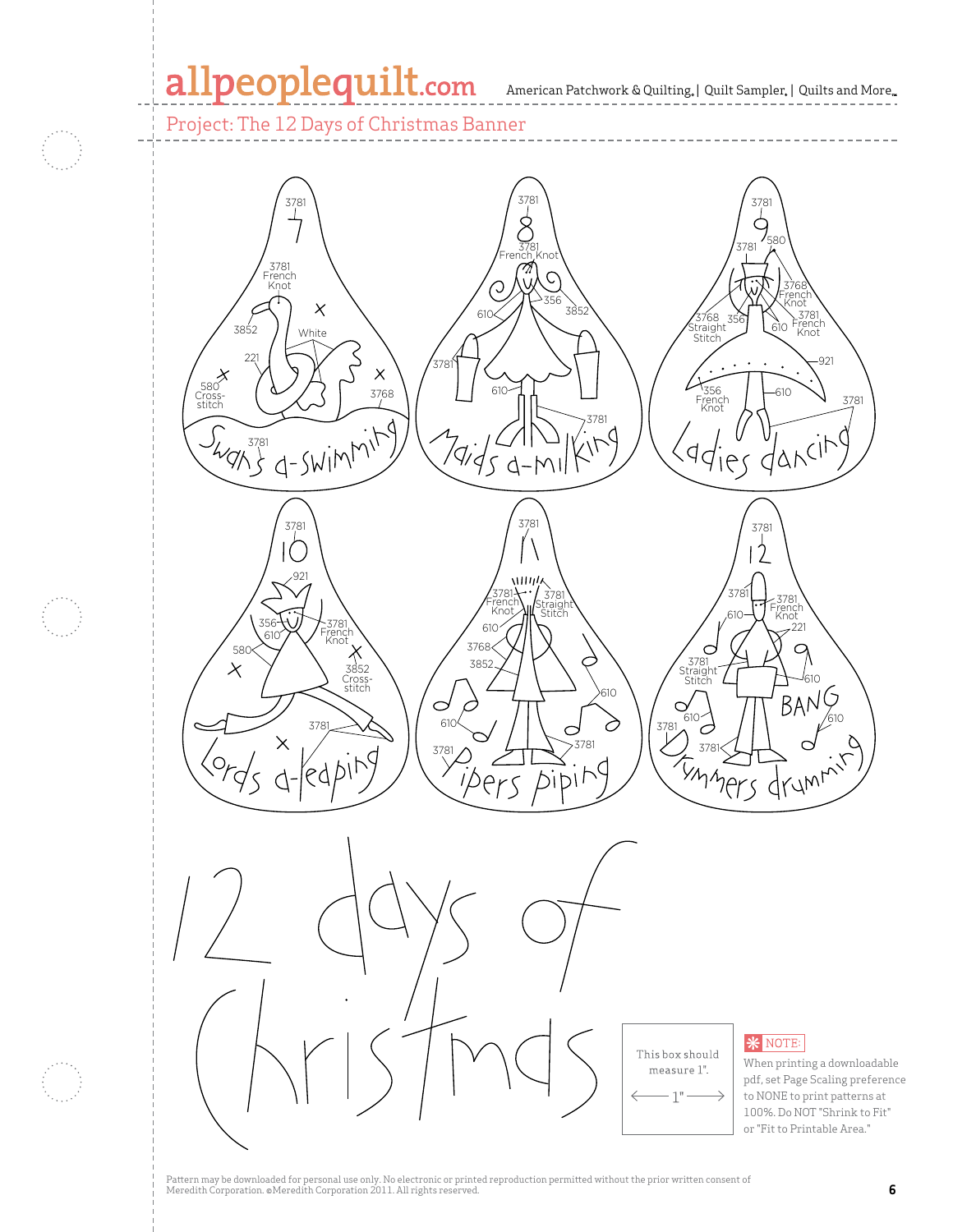### allpeoplequilt.com American Patchwork & Quilting, | Quilt Sampler, | Quilts and More..

### Project: The 12 Days of Christmas Banner



,<br>Pattern may be downloaded for personal use only. No electronic or printed reproduction permitted without the prior written consent of Meredith Corporation. ©Meredith Corporation 2011. All rights reserved. **7**